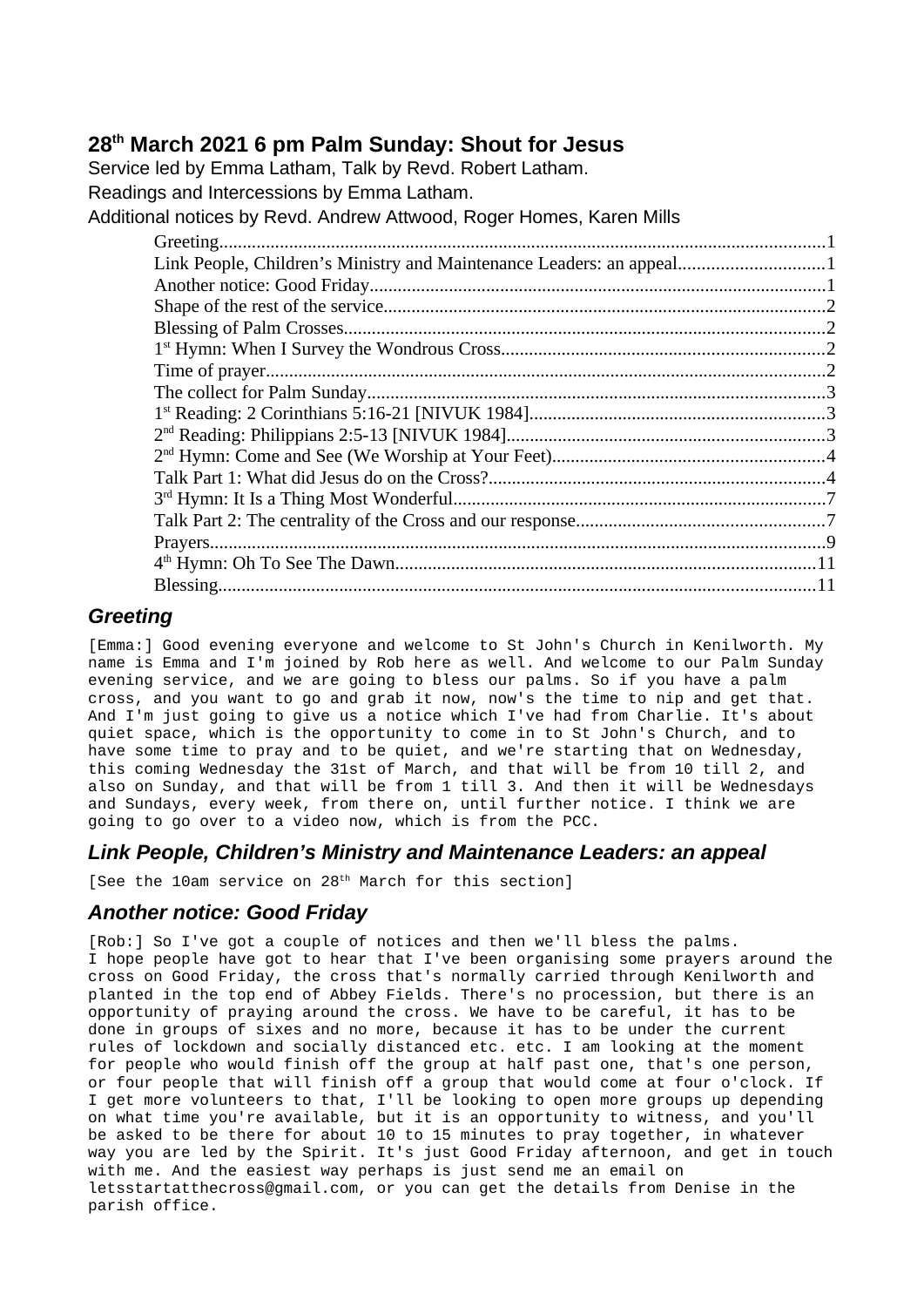#### <span id="page-1-3"></span>*Shape of the rest of the service*

Building up, I just thought it would be helpful just have a brief word about what we're hoping to do this evening. It's a more reflective service. And we're using some traditional and contemporary hymns of the passion to help us to do that. And Emma will read some scripture readings, two of them together. And then I have a talk which is divided into two parts. The first part is just to consider the mystery of the cross: what was it that God was doing, what Jesus was doing when He died upon the cross for us? It's often referred to as the theories of the Atonement, but I'll explain more about that as we get to it. It's all about understanding what has been achieved by the death of Jesus on the Cross.

And then the second part after a reflective hymn, the second part is just really to kind of establish that a little bit more deeply by seeing how the Cross dominates the Bible, and even before history, perhaps, and then perhaps something about our response and how we need to take up our own cross and follow Jesus. So that's kind of where we're going to go. And then Emma will also just finish off with some prayers, which will pick up and reflect on the things we've been talking about.

### <span id="page-1-2"></span>*Blessing of Palm Crosses*

If you have your palm cross handy, we will hold them aloft, and we'll pray.

Almighty God, whose Son Jesus Christ was greeted on this day as King, grant that as we now honour Him by carrying these branches of palm, so may we always seek Your glory by obedience to Your will, through the same Jesus Christ our Lord. Amen.

So now we sing our first hymn, When I survey the wondrous cross.

## <span id="page-1-0"></span>*1 st Hymn: When I Survey the Wondrous Cross*

| 1. When I survey the wondrous cross     | 3. See from His head, His hands, His feet, |
|-----------------------------------------|--------------------------------------------|
| On which the Prince of Glory died,      | Sorrow and love flow mingled down;         |
| My richest gain I count but loss        | Did e'er such love and sorrow meet         |
| And pour contempt on all my pride.      | Or thorns compose so rich a crown.         |
| 2. Forbid it, Lord, that I should boast | 4. Were the whole realm of nature mine,    |
| Save in the death of Christ my God;     | That were an offering far too small;       |
| All the vain things that charm me most  | Love so amazing, so divine                 |

<span id="page-1-1"></span>*Time of prayer*

I sacrifice them to His blood.

So let us, for a moment, share in a short time of prayer. Let us pray.

So, Father God, as we come before You this evening, we come with thanksgiving in our heart, to worship You, and to give You thanks for the Cross of our Saviour Jesus Christ, without which we would have no hope, and we would still be lost from You forever. As we worship and praise You tonight, we ask, Father, that You would remind us of the sins and wrongs that brought Jesus to that death. And as we contemplate them, Father, may You hear our cry of "Mercy!", and ask that Your forgiveness will be applied to our hearts and be in our minds once again, as we cry, "Father forgive," so we pray that Your grace will reach out and touch us and relieve us and renew us in Your Spirit, that we will be forgiven and know Your peace once more, so our praise of You will be continued forever and ever. And we pray this in Jesus' name. Amen.

Demands my soul, my life, my all.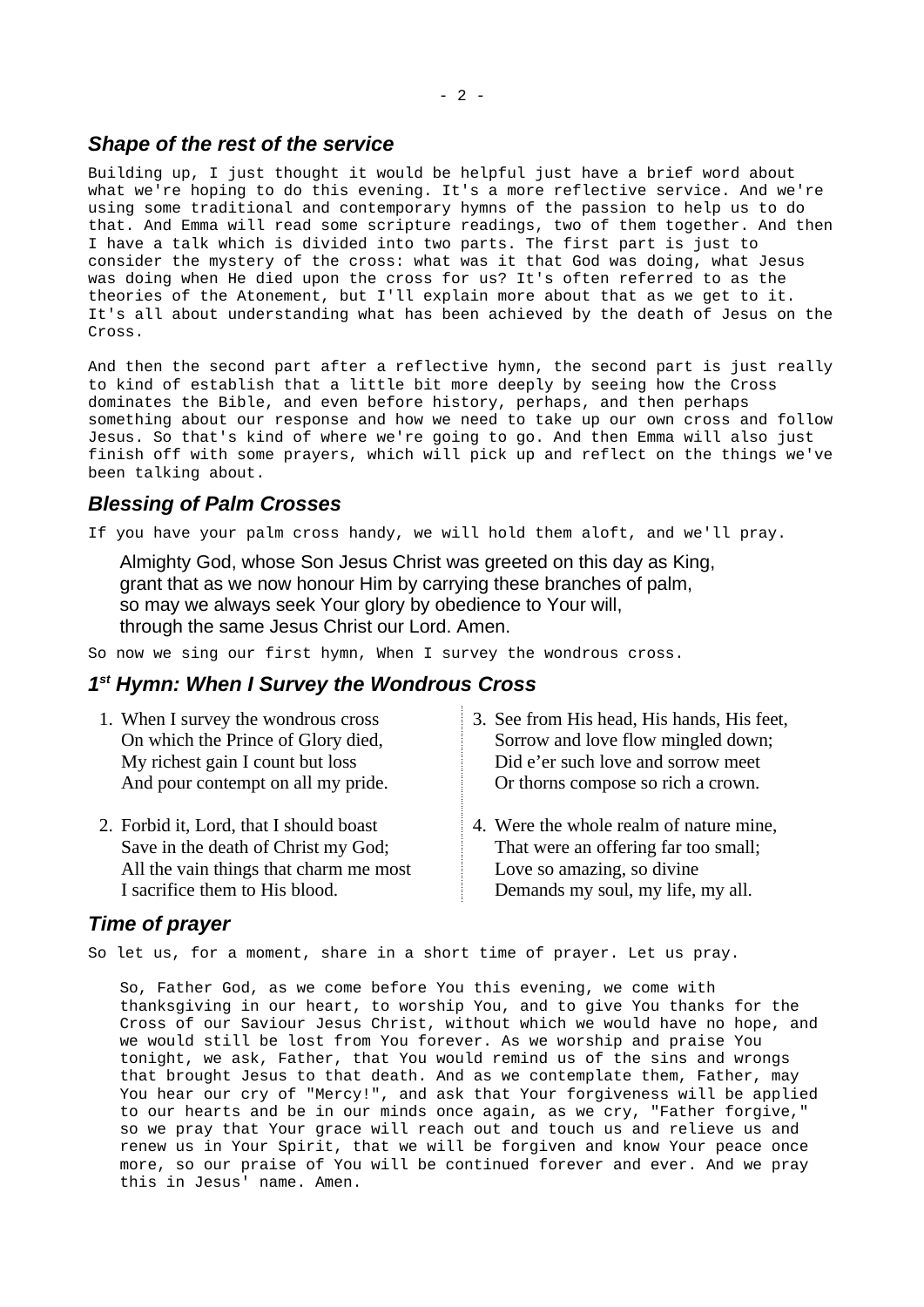# <span id="page-2-2"></span>*The collect for Palm Sunday*

Almighty and everlasting God, who in your tender love towards the human race sent your Son our Saviour Jesus Christ to take upon him our flesh and to suffer death upon the cross: grant that we may follow the example of his patience and humility, and also be made partakers of his resurrection; through Jesus Christ your Son our Lord, who is alive and reigns with you, in the unity of the Holy Spirit, one God, now and for ever. **Amen.** 

And finally we share together in the Lord's prayer.

*All* **Our Father in heaven, hallowed be your name, your kingdom come, your will be done, on earth as in heaven. Give us today our daily bread. Forgive us our sins as we forgive those who sin against us. Lead us not into temptation but deliver us from evil. For the kingdom, the power, and the glory are yours now and for ever. Amen.**

# <span id="page-2-1"></span>*1 st Reading: 2 Corinthians 5:16-21 [NIVUK 1984]*

16 So from now on we regard no one from a worldly point of view. Though we once regarded Christ in this way, we do so no longer. 17 Therefore, if anyone is in Christ, he is a new creation; the old has gone, the new has come! 18 All this is from God, who reconciled us to himself through Christ and gave us the ministry of reconciliation: 19 that God was reconciling the world to himself in Christ, not counting men's sins against them. And he has committed to us the message of reconciliation. 20 We are therefore Christ's ambassadors, as though God were making his appeal through us. We implore you on Christ's behalf: Be reconciled to God. 21 God made him who had no sin to be sin for us, so that in him we might become the righteousness of God.

This is the Word of the Lord **Thanks be to God.**

# <span id="page-2-0"></span>*2 nd Reading: Philippians 2:5-13 [NIVUK 1984]*

5 Your attitude should be the same as that of Christ Jesus:

- 6 who, being in very nature God,
	- did not consider equality with God something to be grasped;
- 7 but made himself nothing, taking the very nature of a servant, being made in human likeness.
- 8 And being found in appearance as a man, he humbled himself and became obedient to death – even death on a cross!
- 9 Therefore God exalted him to the highest place and gave him the name that is above every name,
- 10 that at the name of Jesus every knee should bow, in heaven and on earth and under the earth,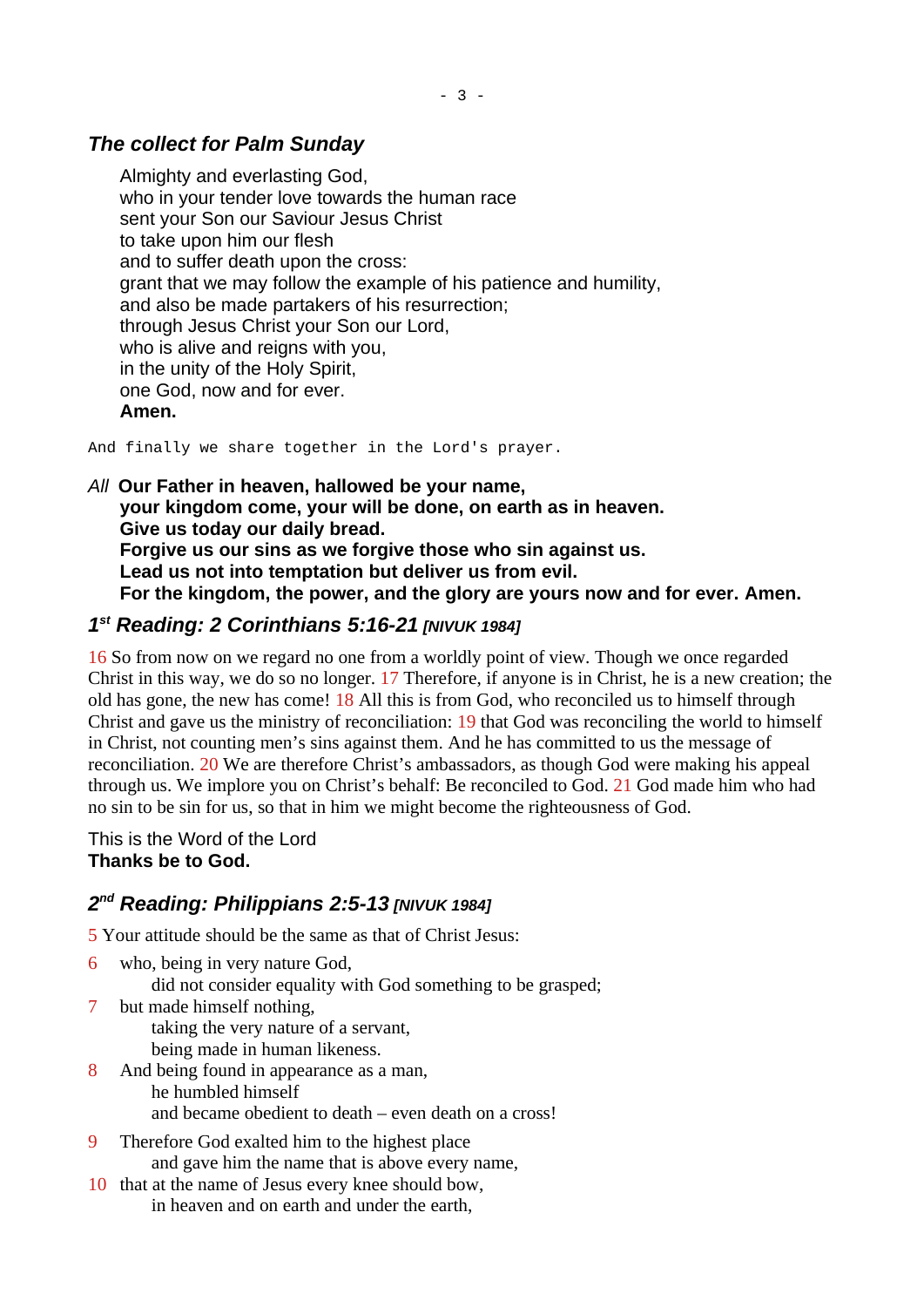11 and every tongue confess that Jesus Christ is Lord, to the glory of God the Father.

12 Therefore, my dear friends, as you have always obeyed – not only in my presence, but now much more in my absence – continue to work out your salvation with fear and trembling, 13 for it is God who works in you to will and to act according to his good purpose.

This is the Word of the Lord **Thanks be to God.**

## <span id="page-3-1"></span>*2 nd Hymn: Come and See (We Worship at Your Feet)*

1. Come and see, come and see, Come and see the King of love, See the purple robe and crown of thorns He wears. Soldiers mock, rulers sneer, As He lifts the cruel cross; Lone and friendless now He climbs towards the hill.

#### *Chorus:*

We worship at Your feet Where wrath and mercy meet And a guilty world is washed by love's pure stream. For us He was made sin; Oh, help me take it in. Deep wounds of love cry out, 'Father, forgive!' I worship, I worship the Lamb who was slain.

2. Come and weep, come and mourn For your sin that pierced Him there; So much deeper than the wounds of thorn and nail. All our pride, all our greed, All our fallenness and shame: And the Lord has laid the punishment on Him.

#### *Chorus*

3. Man of heaven, born to earth To restore us to Your heaven, Here we bow in awe beneath Your searching eyes. From Your tears comes our joy, From Your death our life shall spring; By Your resurrection power we shall rise.

*Chorus*

### <span id="page-3-0"></span>*Talk Part 1: What did Jesus do on the Cross?*

[Rob:] So Let us pray.

May I speak in the name of God who is Father, Son, and Holy Spirit. Amen.

So Palm Sunday is the day that Jesus rides into Jerusalem on the donkey, with the destiny of a painful death on a cross to face at the end of the week. And it's that painful death that I wanted to reflect and contemplate. Jesus comes the innocent one, the almighty one, that there is no reason or why Jesus should go to the cross, there is no crime that He has committed. He's a perfect man.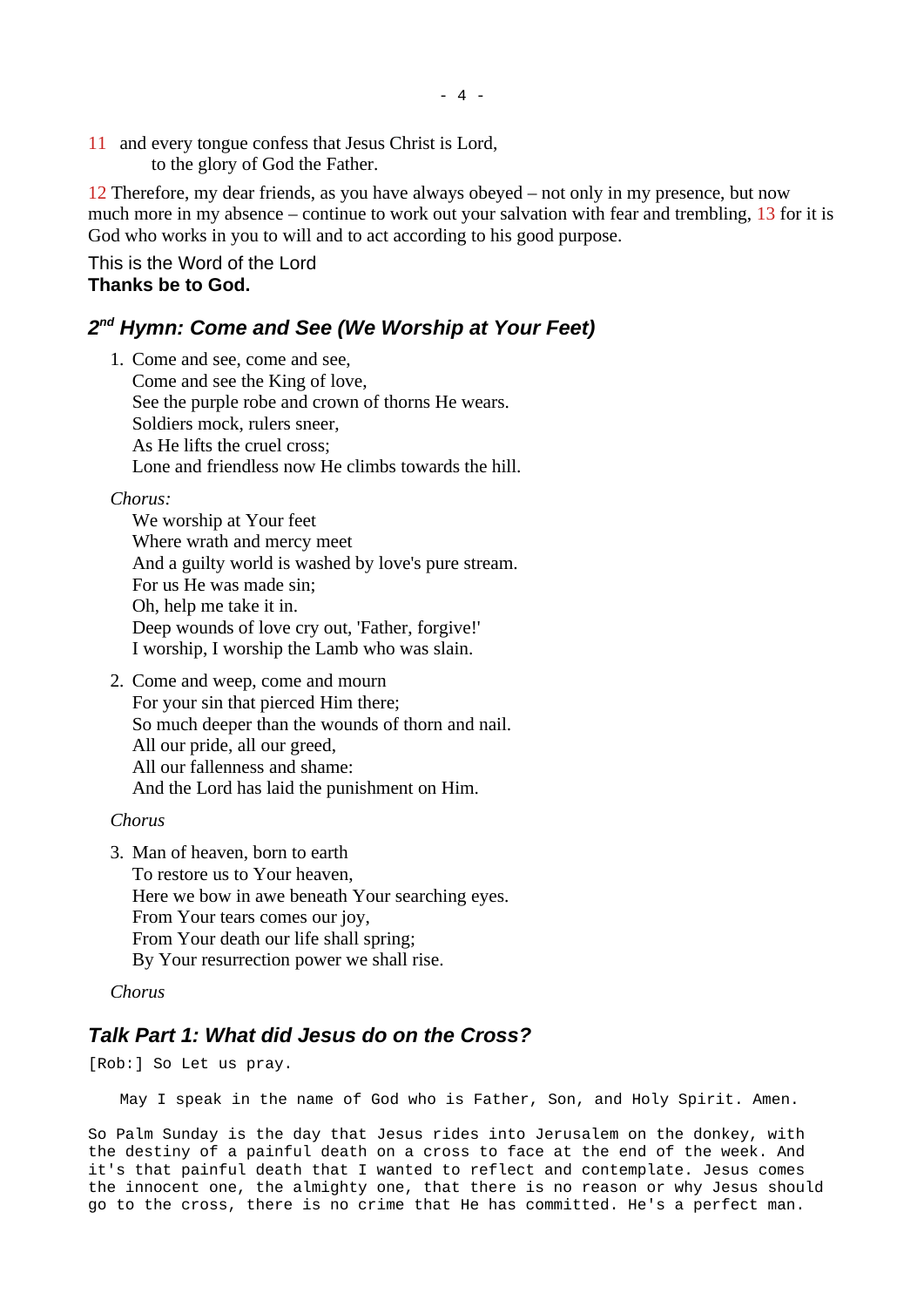And yet He willingly takes our place upon a cross to die for us.

So what is it that we understand that Jesus is doing when He does this? The circumstances are clear. We human beings have fallen short of God's glory. We've fallen into sin. It's our fault. We choose to do it. We've been given freewill by our Father in Heaven, and we are responsible before Him for these things that are wrong in our lives and in the life of the world and all around. We cannot, however, deal with this issue. There is only one person that has the power to actually deal with our sin, and that is God Himself. But why should He? It's not His fault. He's leant over backwards to place us in the most wonderful possible place for us to live and share our lives in. He wants us to be one with Him. And we turned our back and rebelled. It's man's responsibility, but God has the power. And if God just does it: magic, if you like, then that would actually be dodging the issue.

The actual way in which God in His love reaches out for us to show His love for us, is actually sheer genius. Because what God does is He comes to us as a human being, to take upon Himself the mantle of our sin. As we heard Emma read in the first reading, Jesus comes and became sin, though He knew no sin, in order that we might become the righteousness of God. And this is what we are seeking to understand when we talk about the atonement. The atonement itself is a word that actually says what it means. To understand the word atonement, you only have to break it up. It means at-one-ment, it's an Anglo Saxon theological word. It means about making amends or giving compensation and making up, reconciling of oneselves to another. But when we talk about the atonement, we're talking about this great gulf of sin that is bridged by our Father in Heaven, in order to bring us back to Himself. So this is not just any old making amends, it actually is the awesome glory of God being revealed in its magnificence. Ultimately, what's here is a mystery. And we will never bottom it at all. We just have in the end to accept it.

But there are four things which are often said about the atonement, that maybe gives us a handle, an idea about what it is. I've already used the expression that God shows His love, but that's the **first** thought, that is about showing the mighty love of God. Yes, it is, He's dealing with man's sin, woman's sin, with humanity's sin. But God is reaching down to us to demonstrate the great love that He has for us. We remember perhaps the most famous verse in the Bible<sup>[1](#page-4-0)</sup>, God so loved the world that He gave His only Son, that whoever believes in Him should not perish, but have eternal life. But this is God's demonstration of ultimate love, a love that has no comparison whatsoever.

It's a bit similar to the prodigal son's father, who every day from his journey away from him scans the horizon to see whether he's come to his senses, and he's on his way back. But once he is visible on that journey of penitence back from those mistakes he's made, his father rushes out to him, and endues him with a love, falling on his neck kissing him, putting fresh clothes on him, the ring of honour, and proclaims a feast and kills the fatted calf. It's an example for us to follow, and to be aware how much God loves us.

**Secondly**, it's that God is our substitute. God takes our place. We've got two pictures of this to kind-of think on.

- The first is a law court. We are in the dock. We are condemned to death, because we are rightly being prosecuted for the wrongs we've done. And we know that the wages of sin are death. But instead of condemnation, God pronounces us free and not guilty while taking the punishment upon Himself. Jesus died in our place upon the Cross.
- <span id="page-4-0"></span>The second picture says pretty much the same thing really. In the old days of slave markets... We have slavery still today, but it's a little bit more hidden than we might have imagined, say, in the time of Jesus, where slaves would be advertised, you know, for sale, the stronger ones setting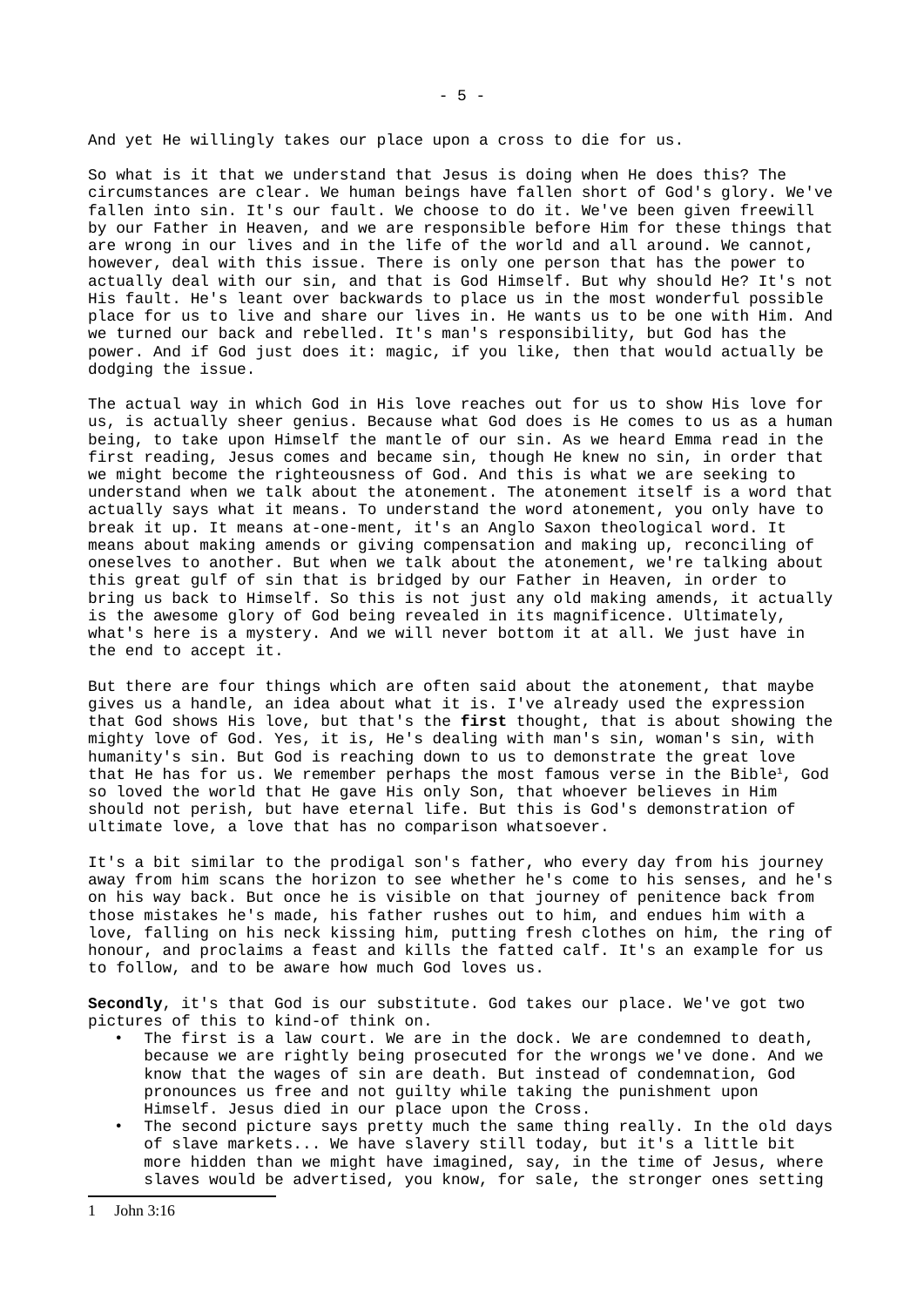the higher mark, and the younger and the weaker ones, having to fetch the lower mark. But along comes God into the situation, He pays the price for our release, we are released from the slavery to sin, and God takes our place and He becomes, instead, the redeemer, the person who sets us free.

The **third** one emanates from the Old Testament, the system of sacrifice that is established in the Old Testament, beginning with the exodus story, where the sacrificial lamb of the Passover is offered in token of the firstborn son. And a whole system of sacrifices then become part of the religion of Israel, throughout the Old Testament. These sacrifices are offered as our representative. It means that the people of Israel do not have to die, that God's punishment will be set aside in place of the sacrifice in order that the people might continue to live. But of course, we're told that bulls and lambs and sheep are never going to be sufficient to offer an ultimate sacrifice.<sup>[2](#page-5-0)</sup> Instead, Jesus comes into this world, and becomes the ultimate sacrifice for us in exactly the same way. The difference is that Jesus Himself is the priest, who offers Himself and dies upon the cross as the ultimate sacrifice. We read much more about it in the letter to the Hebrews, in which Jesus' blood prevails far more than all those animal sacrifices in the past. And because Jesus then becomes our representative, this is a sacrifice once for all, by which we're able then, with His help, to enter in to the eternal regime of Heaven.

And **finally**, the one that I'm probably rather partial to, is that the Cross is a battle with the evil that fills His world. We know that there is so much evil, the origin of which lies, perhaps, in the temptations of Satan, but also in that sense that we are culpable and we fall to sin, as we say. But on the Cross, Jesus does the battle for all time, with all evil, with Satan, and with everything that is contrary to the will of God. He takes battle and He wins the victory. The final cry of Jesus upon the Cross was a victory cry, "It is finished!"[3](#page-5-1) And Jesus defeats sin, death, and Satan, and reveals the resurrection to eternal life, so that we might be free. We therefore live out a victory. In our Christian life, we are called not to kind-of fight for a victory in each and every circumstance, because the victory is won. We just simply need to apply the power of the Cross, fight from the victory that is won for us, and we will be victorious ourselves.

Of course, it's impossible, as I've said already, to completely explain such a mysterious experience as the Cross of Jesus Christ. And all of these theories have their truths. And all of them maybe have things that maybe just thinks, "Well, how can this possibly be?" For instance, when we just talk about God's love, it rather leads us as human beings to make an appropriate and proper response. And some people feel it doesn't necessarily always take human sin seriously enough. Because, you know, how do we measure our loving response? If God is our substitute, we sometimes worry that actually sets Jesus against His Father, that Jesus is the victim, and the Father's taking it out on Him, I suppose. But you can't divide the Trinity, and Jesus and the Father are one in this, and it is their work. And there are other things that maybe just makes us wonder about these things. But essentially, we have had to recognise that here is God's action and work in the Cross of Christ, that Jesus there for us, wins for us a love, a freedom, a sense of belonging to God, that can be given in no other way. As Mrs. Alexander would say[4](#page-5-2),

There was no other good enough To pay the price of sin; He only could unlock the gate Of heaven, and let us in.

<span id="page-5-0"></span><sup>2</sup> Hebrews 10:1

<span id="page-5-1"></span><sup>3</sup> John 19:30

<span id="page-5-2"></span><sup>4</sup> Hymn: "There Is A Green Hill Far Away" by Cecil Frances Alexander 1818-1895 (published 1844)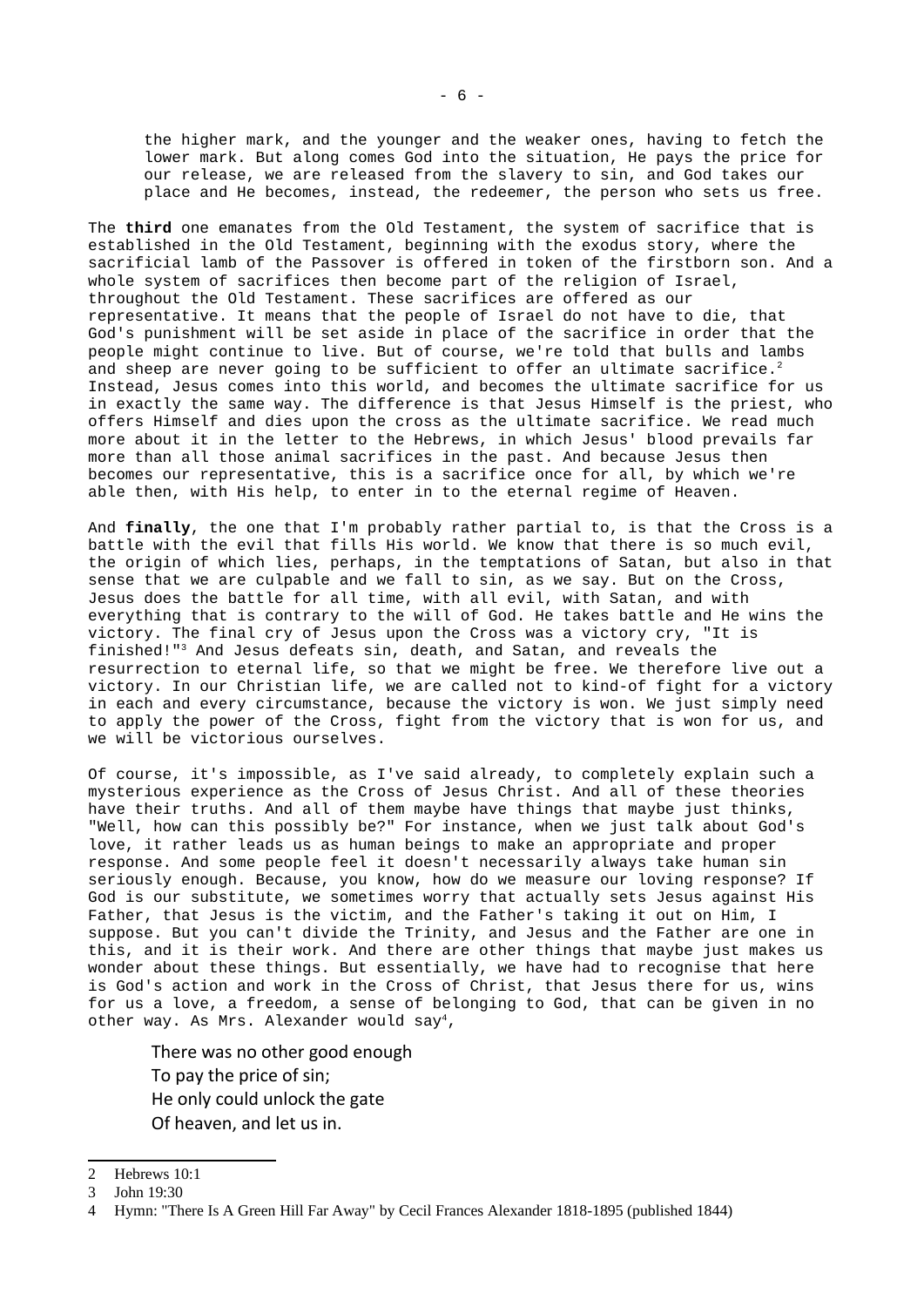We're going to just have a brief reflection now, as we listen or share and sing the hymn, 'It is a thing most wonderful'.

## <span id="page-6-1"></span>*3 rd Hymn: It Is a Thing Most Wonderful*

- 1. It is a thing most wonderful, Almost too wonderful to be, That God's own Son should come from Heav'n And die to save a child like me.
- 2. And yet I know that it is true: He chose a poor and humble lot, And wept and toiled and mourned and died For love of those who loved Him not.
- 3. But even could I see Him die, I could but see a little part Of that great love which, like a fire, Is always burning in His heart.
- 4. It is most wonderful to know His love for me so free and sure; But 'tis more wonderful to see My love for Him so faint and poor.
- 5. And yet I want to love Thee, Lord; O light the flame within my heart, And I will love Thee more and more, Until I see Thee as Thou art.

#### <span id="page-6-0"></span>*Talk Part 2: The centrality of the Cross and our response*

So, the mystery of the atonement. But the Cross clearly shines bright throughout the pages of the whole Bible. I sometimes ask myself, at what point did the Cross become an inevitability? There is a sense that from beginning to end of the Bible, it's the story of the Cross. But were there other ways in which we might have possibly found a way so that Jesus didn't need to die upon the Cross? But when we look at Scripture, and just read very briefly through some of the pages, then clearly, the Cross is always having an impact, right from the very Fall itself, where Satan is told that human beings will crush his head, there is a prediction that this fall into sin of humankind will not be the final end of the story.

We also reflect on the story of Abraham and Isaac, because Abraham is bidden by God to offer a sacrifice of his only son, Isaac, the son of promise<sup>[5](#page-6-2)</sup>. And when on that journey, to the mountain of Moriah to make that sacrifice, Isaac timidly asks his father, where is the offering, Dad? Abraham can only say, "the Lord will provide an offering." And at the very moment when the knife is poised above Isaac to kill him, and to complete the sacrifice, the voice of the Lord cries to stop and Isaac is released, and a ram is caught in the thicket, the sacrifice is provided.

We also can reflect on other passages of Scripture that clearly speak most profoundly of the experiences of Jesus upon the Cross. Most clearly included in these would be Psalm 22, which seems to tie in very directly with what happened to Jesus on the Cross. And Isaiah 52 and 53, when we see again, a foreknowledge of some of the events that happened, both to Jesus at the time of the cross, and in preparation for it. And even stretching that the rest of the way, obviously, as we move into the Gospels and the story of Jesus, it's hard to know exactly when the Cross becomes inevitable. Maybe it always was. Simeon makes prophecies and predictions about this for Jesus at the time of His birth. Jesus, it seems, has himself an idea that His mission is to the lost house of Israel $^{\rm 6}$  $^{\rm 6}$  $^{\rm 6}$ . Is there something here about perhaps reviving in Him that ancient story of Israel that will bring the people of Israel as a whole to be the redemptive people? Was this God's original plan in choosing Israel itself?

- <span id="page-6-2"></span>5 Exodus 22
- <span id="page-6-3"></span>6 Matthew 15:24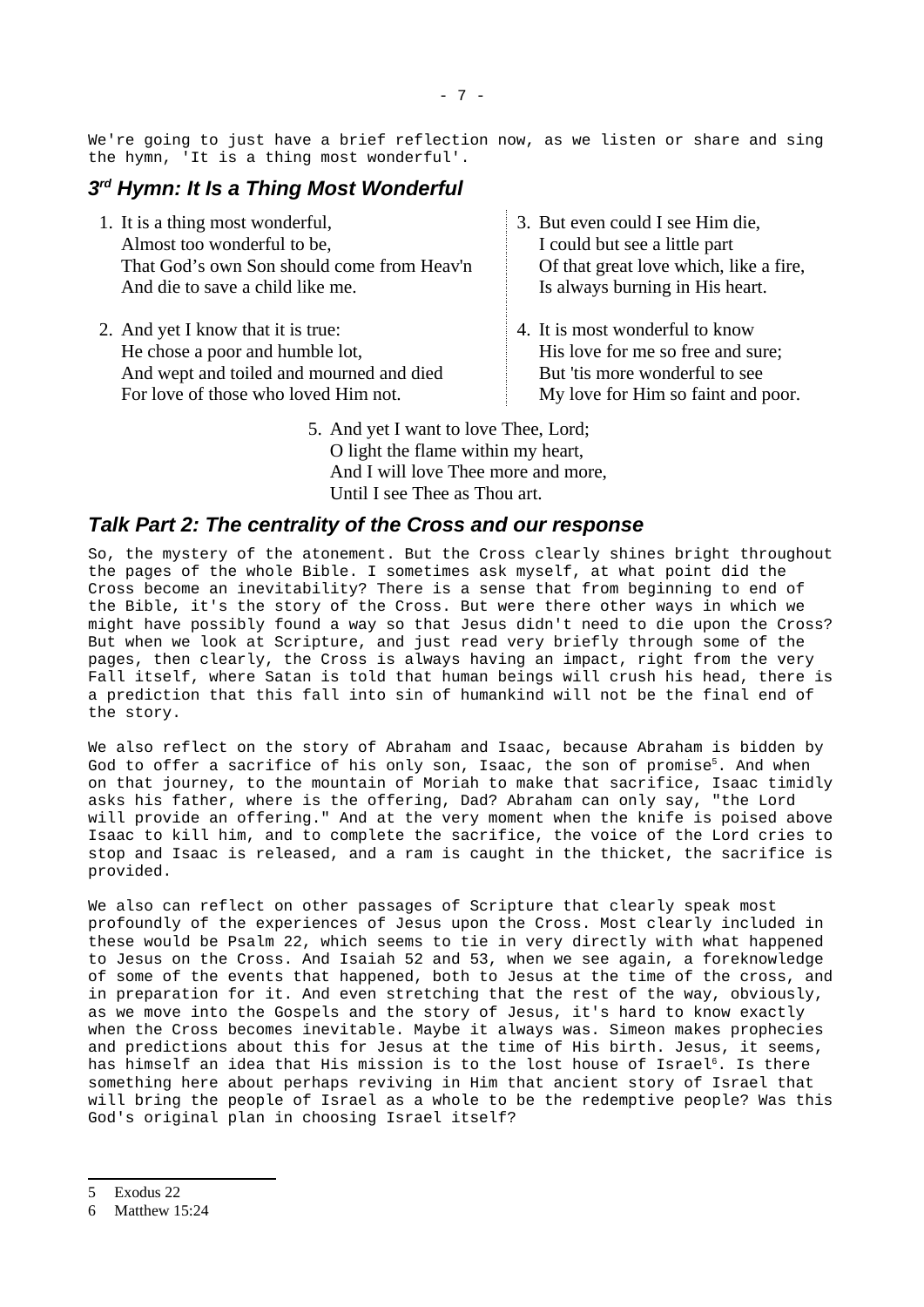But even as we get beyond the Cross and the preaching of the Cross, it's obviously the Cross that gives power to the testimony. In Revelations we're told we overcome by the blood of the Lamb, and by our testimony<sup>[7](#page-7-0)</sup>. And even the signs of the Cross remain in Jesus, as He stands victorious in Heaven, because the Lamb that is slain is standing there<sup>[8](#page-7-1)</sup>, alive and bearing the marks that crown Him with many crowns<sup>[9](#page-7-2)</sup> tells us "those wounds yet visible above" are "in beauty glorified" [10](#page-7-3).

But you know, one of the most telling thoughts that I ever heard around this was simply that when God made the world, He had already made the choice, either out of necessity, or provisionally, that if the world rebelled against him, that He would give himself and His life to redeem us human beings, that even before the world was made, God chose to die, and be willing to set himself as the cost of our sin and wrongdoing, so that in His love, He can bring us back.

But in reality, this is even still only half the story. Because as we praise and honour God for His love to us, for taking our place, for being the sacrifice, for battling for us and wielding the victory over all that is evil and wrong in this world; actually, there is a much-neglected part in this story, and that is our response. Because, you see, we have to decide ourselves with such great love that is demonstrated to us, how are we going to respond? To reject Him is to throw it all in His face. To try and remain neutral is not much better. The only way we have is responding to God, and applying the Cross into our own hearts and lives. One of my great heroes I heard about when I was in South Africa, is a guy called Bob Mumford. I may already have spoken about him to you. And if not, well, you're about to find out.

Bob Mumford has a teaching around the Cross of Jesus Christ, and He divides it into two sections.

- He talks about the **work** of the Cross, which is the atonement, that's the part of Jesus in giving Himself to die upon the Cross. It's what brings us and enables us to come into Heaven. It's God's work to bring us out of sin into His marvellous light. And He therefore is enabled to get us ready for Heaven in that process.
- The second part is the **way** of the Cross. Now Emma read from Philippians, the great hymn of Christ's glory, central to which of course, is the Cross of Jesus Christ and His victory that enables him to become the name above all names at which every knee will bow. But as Emma continued, she read about how Paul exhorts each one of us to work out our salvation in fear and trembling. And the way of the Cross is the road in which we walk as the people who respond to the Cross of Jesus. Jesus told us clearly, if anybody wants to be my disciple, he must deny himself, take up his cross and follow me[11](#page-7-4). Well, in Luke's gospel, He says, "Take up your cross daily, and follow Me."[12](#page-7-5) And to take up our cross and daily follow Jesus is actually to walk in the way of the Cross. It's to allow the processes of God within us to fill us with power from on high to enable us to walk in the way of Jesus.

The work of the Cross is the atonement. It gets us ready for Heaven. The way of the Cross is working out our salvation in fear and trembling, it's living the life of Jesus here and now, empowered by His Spirit. The work of the Cross is what God does **for** us. The way of the Cross is what God does **in** us, and what God does **through** us, because He wants to make us the people who reflect His glory and the truth and the life. If you imagine the way of the Cross is a long

- <span id="page-7-4"></span>11 Matthew 16:24
- <span id="page-7-5"></span>12 Luke 9:23

<span id="page-7-0"></span><sup>7</sup> Revelation 12:11

<span id="page-7-1"></span><sup>8</sup> Revelation 5:6

<span id="page-7-2"></span><sup>9</sup> Revelation 19:12

<span id="page-7-3"></span><sup>10</sup> Crown Him With Many Crowns – 12-verse hymn by Matthew Bridges 1800-1894 and Godfrey Thring 1823-1903 (first published in 1851)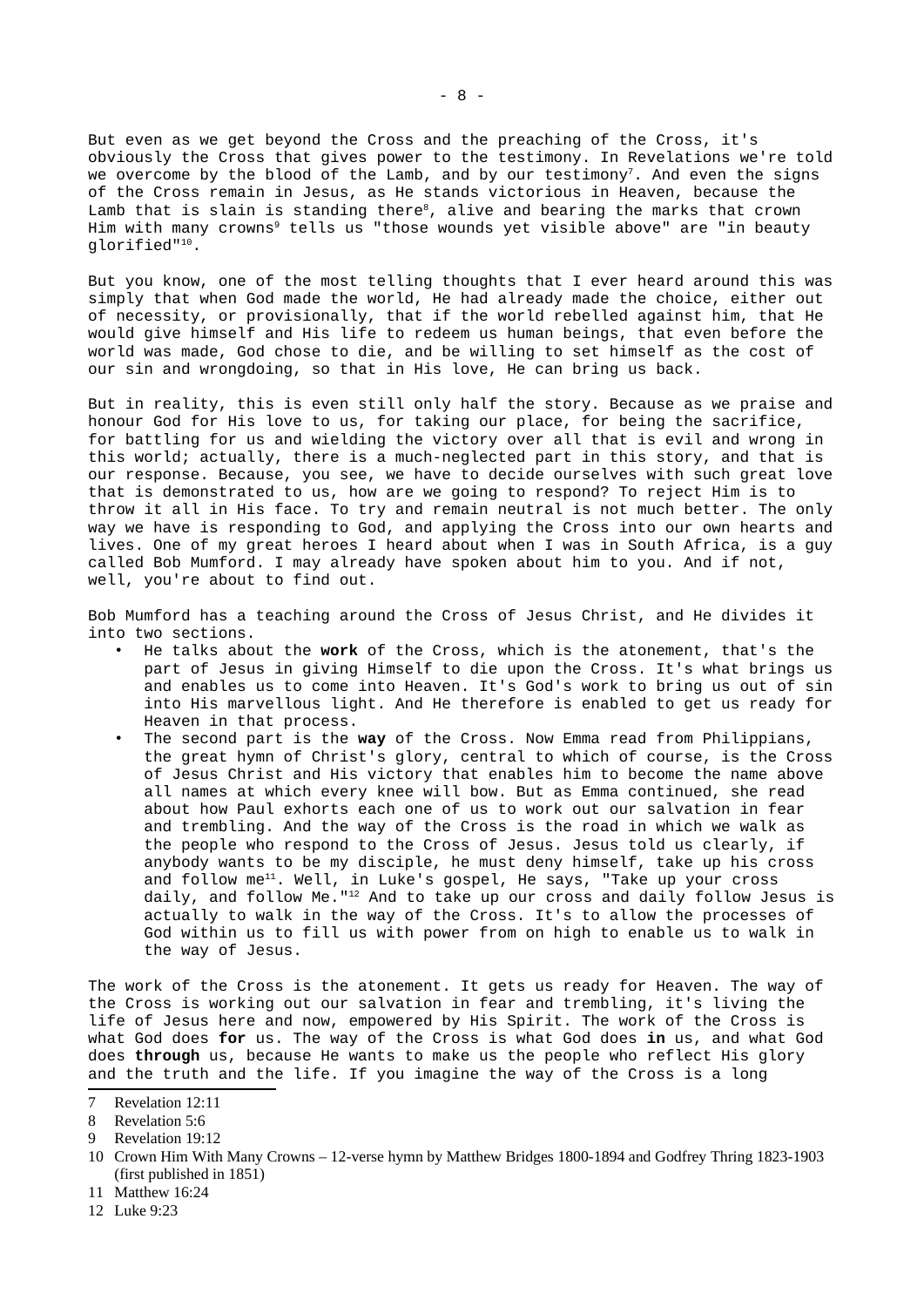journey between the point in which we believe and trust in the Father, and in the work of the Cross, to the point where He draws us fully into His kingdom, then that journey is marked by one particular end, that is given to us in Romans chapter eight and verse 29, "that those who He calls are called to be conformed to the image of the Son." Our salvation is only fully formed in us when we reflect fully and completely a picture of Jesus. Not that we become a clone, but that our desires, our life, and the whole shape of our being, reflects clearly the work of Jesus in us.

In South Africa, I was also introduced to another gentlemen, an American evangelist called Francis Frangipane. And he picked up with that notion of us having to follow in the way of the Cross, taking up our cross daily. I remember even today, Francis saying, on video as it happened, that the Cross is an instrument of torture. It's designed to kill you. You see God and Satan both want us dead, but for different reasons. Satan wants us dead to destroy the work of God. God wants us dead, in order for us to reflect in the new life that He gives us, much more fully the person that we were meant to be. We have to literally take up our cross, so we die to ourselves and live to God. Paul writes in Galatians<sup>[13](#page-8-1)</sup>, "It is not I who live, but Christ who lives in me, because I've been crucified with Christ."

So, we are called to walk, because of the Cross, as our response to God's love and His work, to walk in the way of the Cross, and to carry our own cross enabled by the power of God's Holy Spirit. It is then that we can truly live out the blessing of Christ in our life.

Did you know that the simple sign of the cross is meant to tell us something very, very important in this life? If I make the sign of the cross, it's simply one [hand moves vertically] and two [hand moves horizontally]. And we can say this, it is 'I' crossed out. If we are prepared to die daily to sin, so that by the power of the Holy Spirit, we might be reborn to the life of Jesus, then we will truly walk in the way of the Cross and follow our Saviour, who has died for us and given His life upon the Cross of Golgotha.

Amen.

#### <span id="page-8-0"></span>*Prayers*

So Emma now will lead us into prayer.

[Emma:] So let's just be quiet for a moment and reflect on Rob's teaching, and just recognise who we are in Christ.

#### *Palm Sunday*

Lord, we praise You for Your glory, which we have seen in the life, death and resurrection of Jesus Christ, our Lord. We join in the praises of those who greeted him as He rode into Jerusalem. We praise You for His coming on the back of a donkey – the sign that He comes as the Prince of Peace.

We praise You that in His coming, You have demonstrated Your commitment to us by Your total rejection of all that is evil; for the utter determination of Your love to touch our hearts, to change our lives and to gently but firmly call us to follow Your Son.

<span id="page-8-1"></span>We praise You that even when the world and our neighbour have, like the crowds of Palm Sunday, stopped praising Him, He is still Lord; that even when those around us, like the mob who cried 'Crucify!', turn their backs on You and reject Your Son and Your purpose of grace for a lost world, still You cannot be defeated.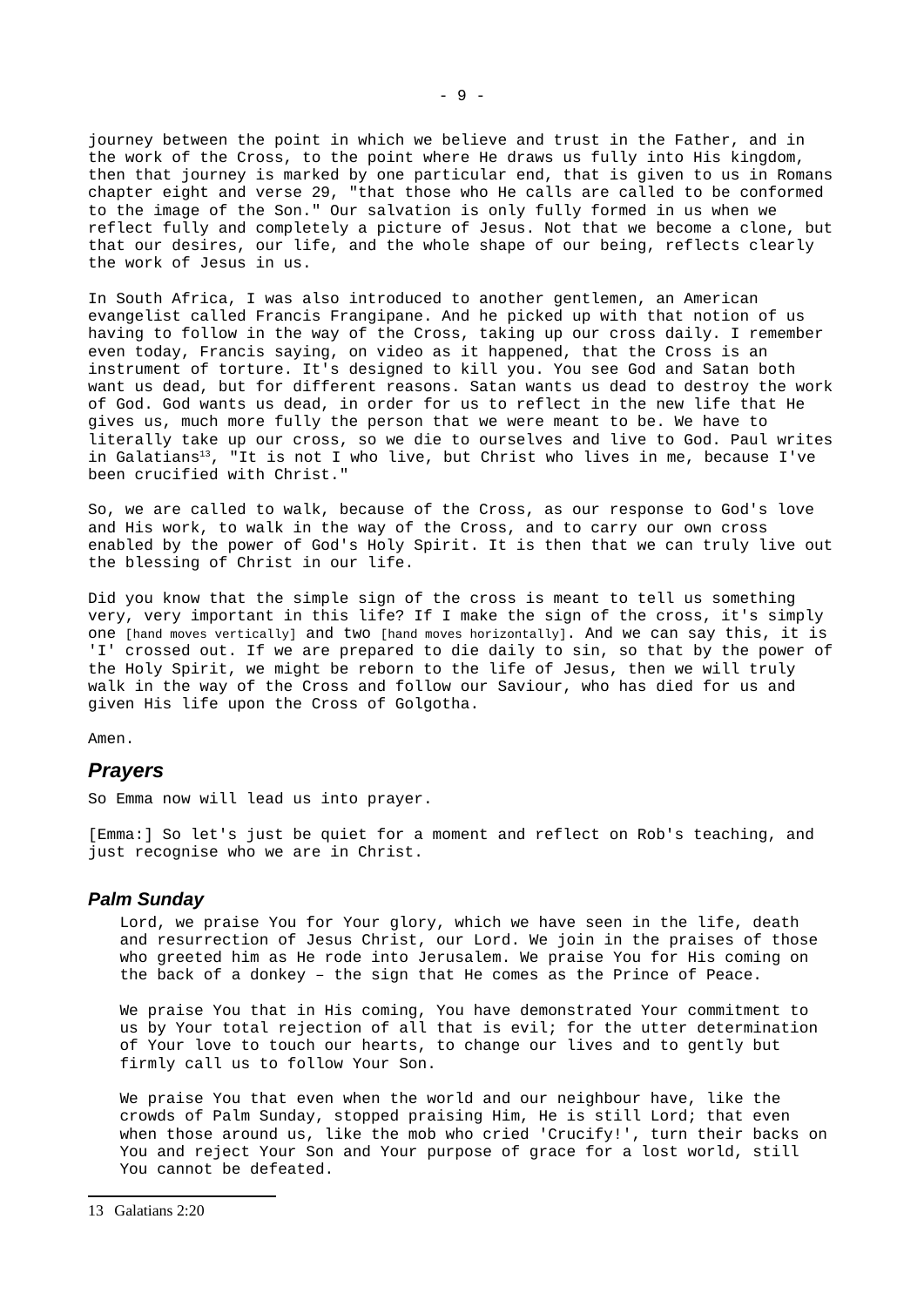We praise You that whether, like the crowds who waved their palm branches, we are passing through times of peace and rejoicing, or whether it feels as if we are standing at the foot of a cross, You give us the assurance that Your grace is sufficient, no matter the cost.

We praise You for the victory of Your love that triumphed over sin and death.

We praise You that now and always He is our living Lord. We come to praise You now in and for Him, as we will praise You for all eternity.

#### **Amen**

#### *God's riches for the people of faith*

Almighty God, our Heavenly Father, we thank You that though You are a high and a holy God, You are not remote, unmoved or unfeeling, but You live in the hearts of Your people. We praise You that through the life, death and resurrection of Christ You have made it possible for us not only to know You, but also to hear Your call to commitment and service.

Father, we worship You for the riches with which You shower our lives and the riches of Your grace with which You wish to fill our hearts. We thank You that in the empty cross and the empty tomb and the 'emptying out' of the Holy Spirit, You have given us the assurance of Your love for us and our place in Your Kingdom; that by Your grace You call us and by Your Spirit You empower us to live for Christ and to declare His name.

We thank You that down the centuries You have called those whom everyone else would have rejected and appointed those who felt least worthy to the most important tasks of all.

Father, we thank You for every person who makes Your love and presence real for us and for every person who shares Your riches with others. May the name of Christ always be lifted up and draw all people to him. **Amen**.

Holy God, Your love is amazing, steady and unchanging. Your love is relentless, passionate, and astounding.

We thank You for the sacrifice of Jesus which has redeemed us and restored us to a right relationship with You.

We confess that we take this gift for granted; we fail to grasp the significance of the sacrifice; we continue to live as unredeemed people.

Forgive us for our sinfulness. Cleanse us. Restore us. And ignite our hearts with a passion to live for You. We humbly ask, in Jesus' name.

#### **Amen**

#### *Lord, we come with our hurts*

Lord, we come with our hurts and our disappointments; we come with our emptiness and our concerns; we come with our loneliness and our aloneness; we come with our brokenness and our pain; we come with our sin and our selfishness; we come with our fears and our doubts; we come to the empty Cross for a Saviour; we return from the empty tomb with a Lord.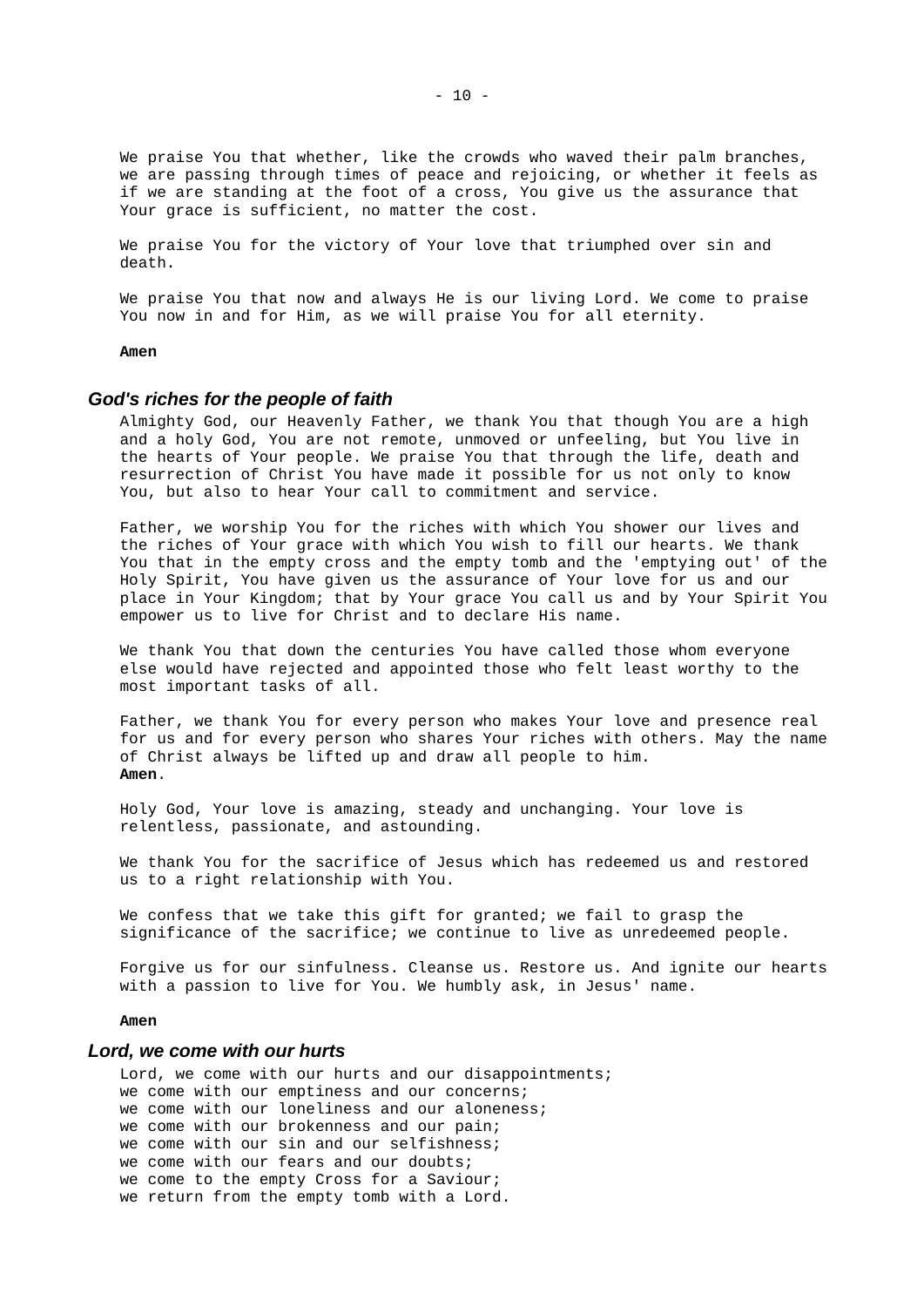Lord, pour Your Holy Spirit into our hearts and lives, that we may not go alone, but in the healing and wholeness of Christ, who goes with us, always and forever. **Amen**.

## <span id="page-10-1"></span>*4 th Hymn: Oh To See The Dawn*

1. Oh, to see the dawn Of the darkest day: Christ on the road to Calvary. Tried by sinful men, Torn and beaten, then Nailed to a cross of wood.

*Refrain:*

This, the power of the cross: Christ became sin for us, Took the blame, bore the wrath: We stand forgiven at the cross.

2. Oh, to see the pain Written on Your face Bearing the awesome weight of sin; Every bitter thought, Every evil deed Crowning Your bloodstained brow.

3. Now the daylight flees, Now the ground beneath Quakes as its Maker bows His head. Curtain torn in two, Dead are raised to life; 'Finished!' the victory cry.

#### *Refrain*

4. Oh, to see my name Written in the wounds, For through Your suffering I am free. Death is crushed to death, Life is mine to live, Won through Your selfless love.

*Refrain*

*Refrain*

## <span id="page-10-0"></span>*Blessing*

[Rob:] Well, we trust you have enjoyed what we've shared with you this evening. If there is anything that you feel you would like to discuss further, do please get in touch with us through the parish office. We'd love to help you if there is any need. And we just pray that you would know the blessings of our Saviour Jesus in this week of Holy Week as we come to celebrate and mark the Cross, and in anticipation for a resurrection on Easter day. We're going to conclude now just by sharing in the Palm Sunday blessing.

Christ crucified draw you to Himself, to find in Him a sure ground for faith, a firm support for hope and the assurance of sins forgiven. And the blessing of God Almighty, the Father, the Son and the Holy Spirit, be among you and remain with you always. Amen.

So God bless you and have a good week we pray in Jesus' name. Amen.

[Emma:] Amen. Bye!